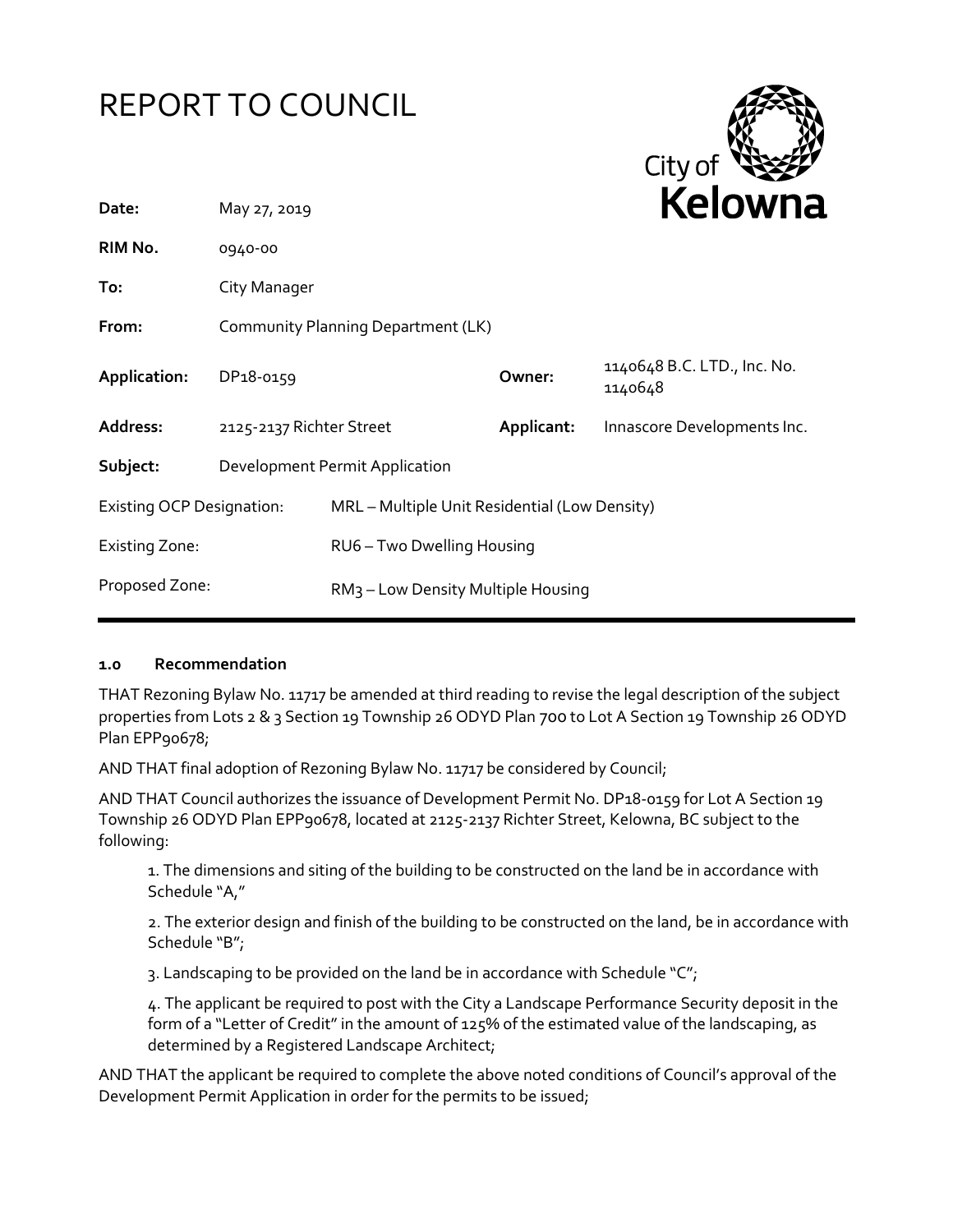AND FURTHER THAT this Development Permit is valid for two (2) years from the date of Council approval, with no opportunity to extend.

### **2.0 Purpose**

To consider the form and character of a purpose built 3-storey 10-unit rental townhouse development on the subject property.

# **3.0 Community Planning**

Community Planning Staff are supportive of the Development Permit application as it meets many of the planning objectives and supporting policies of the Official Community Plan (OCP), as well as the applicable urban design guidelines, some of which include:

- Promote interesting, pedestrian friendly streetscape design and pedestrian linkages;
- Provide for a scale and massing of buildings that promotes a safe, enjoyable living, pedestrian and working experience;
- Incorporate architectural features and detailing of buildings and landscapes that define an area's character;
- Provide outdoor spaces, including rooftops, balconies, patios and courtyards;
- Mitigate the actual and perceived bulk of buildings by utilizing appropriate massing, including:
	- o Architectural elements (e.g. balconies, bay windows, cantilevered floors, cupolas, dormers);
	- o Step back upper floors to reduce visual impact;
	- o Detailing that creates a rhythm and visual interest along the line of the building;
	- $\circ$  Wall projections and indentations, windows and siding treatments as well as varied material textures should be utilized to create visual interest and to articulate building facades.

The inclusion of two ground-oriented units facing onto Richter Street creates a pedestrian-oriented scale and connection to the street. The units have an outdoor patio area that is delineated by landscaping. This enhances the public realm at the street level as well as provides privacy for the resident's private amenity area. A central entry provides access to the eight units on the upper level. Each unit is accessed from the common courtyard area, which is intended to provide an amenity area that encourages interaction between the residents.

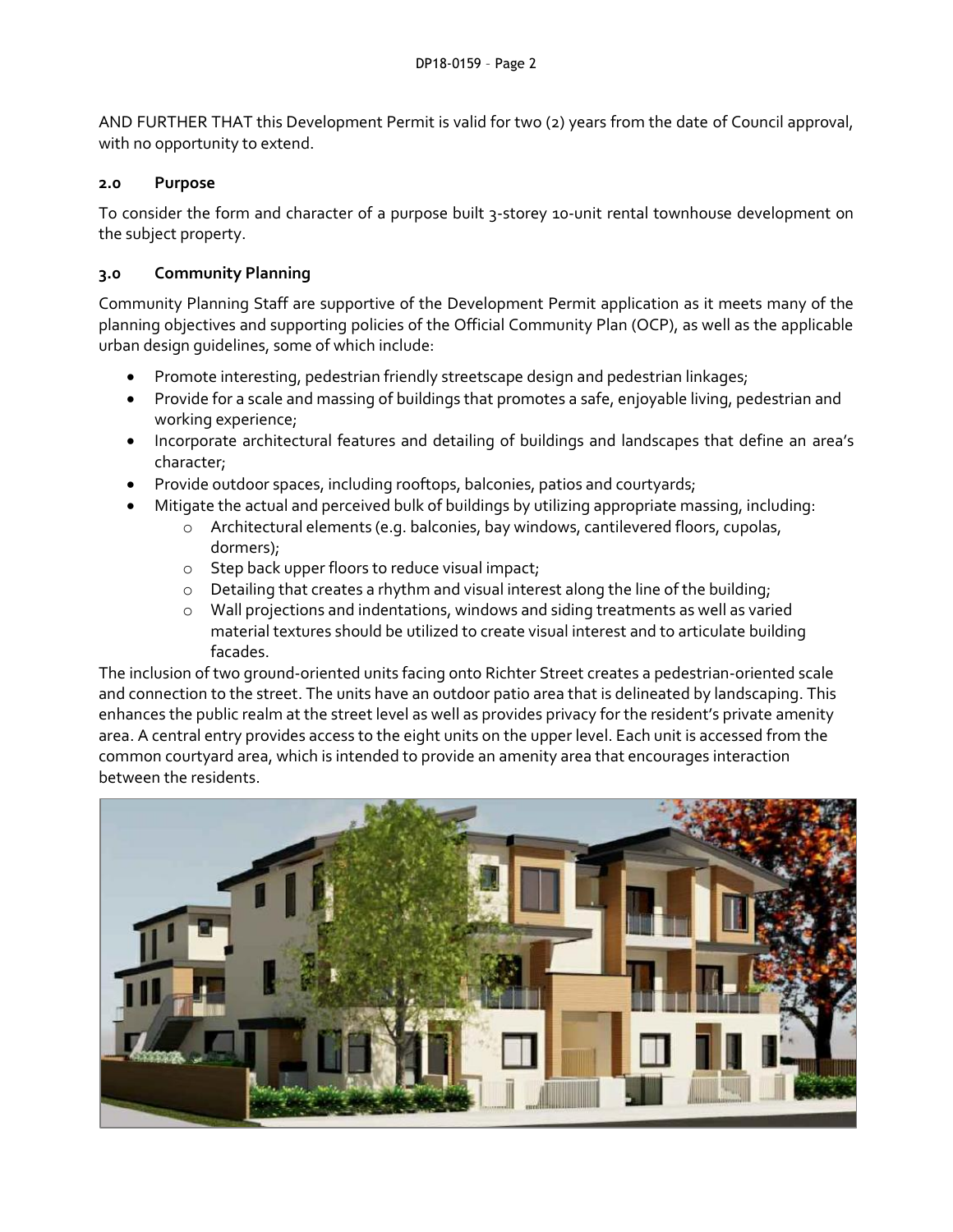The property is centrally located on Richter Street between Cadder Avenue and Glenwood Avenue. The site is in walking distance of Kelowna General Hospital and has easy access to the Ethel Street multi-use corridor which will provide good cycling and pedestrian connectivity to downtown and the Rail Trail. The property has a Walk Score of 63 (Somewhat Walkable- some errands can be accomplished on foot) and a Transit Score of 46 (Some Transit - a few nearby public transportation options). The site is within close proximity of three urban centres (Downtown, Capri/Landmark and South Pandosy) which provides nearby amenities including parks, restaurants, shops and recreational opportunities in the immediate area.

# **4.0 Proposal**

# 4.1 Background

Two parcels have been consolidated to form the new titled lot. Each parcel has an existing dwelling which will be demolished to facilitate the development of the 10-unit townhouse complex.

# 4.2 Project Description

The applicant is proposing the construction of a 3-storey, 10-unit purpose-built rental townhouse building. The development includes a mix of unit types from one to three bedrooms with some having an additional den area.

The development provides the 18 parking stalls required to meet the Zoning Bylaw Regulations. Seven atgrade parking spaces are provided along the rear lane with the remainder of the parking (11 stalls) in an above-ground parking structure. The structured parking is located behind the two ground-oriented units on the main floor. This screens the parking from the street and adjacent parcels and provides extra security for vehicles.

# 4.3 Site Context

Specifically, adjacent land uses are as follows:

| <b>Orientation</b> | Zoning                      | <b>Land Use</b>                      |
|--------------------|-----------------------------|--------------------------------------|
| North              | RU6 - Two Dwelling Housing  | <b>Single Family Dwelling</b>        |
| East               |                             | Four Dwelling Housing, Single Family |
|                    | RU7 - Infill Housing        | Dwelling                             |
| South              | C1-Neighbourhood Commercial | Convenience Store                    |
| West               | RU6 - Two Dwelling Housing  | <b>Single Family Dwelling</b>        |



# **Context Map: Future Land Use:**

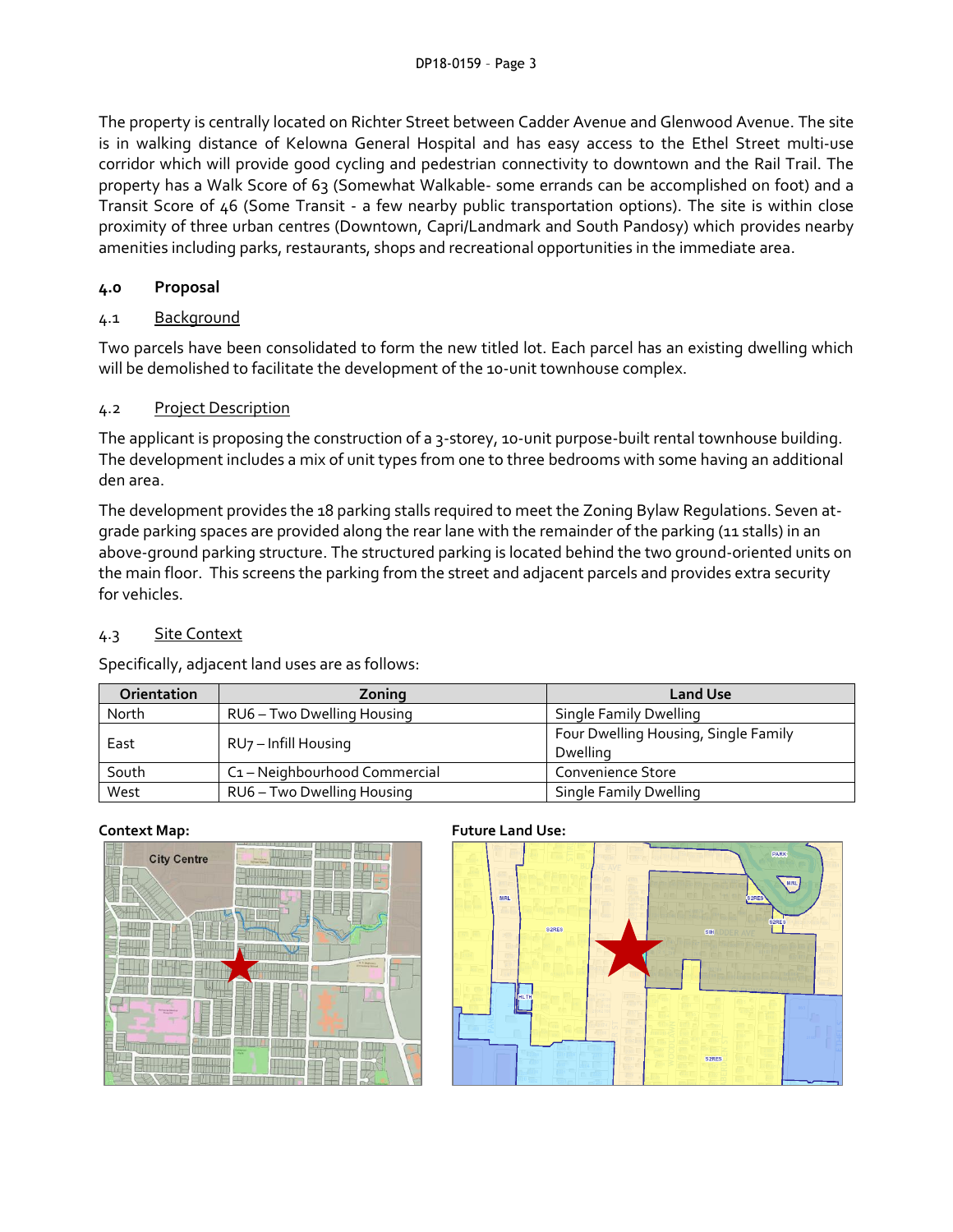

**Subject Property Map:** 2125-2137 Richter Street

# 4.4 **Zoning Analysis Table**

| <b>Zoning Analysis Table</b>                           |                              |                       |  |  |
|--------------------------------------------------------|------------------------------|-----------------------|--|--|
| <b>CRITERIA</b>                                        | <b>RM3 ZONE REQUIREMENTS</b> | <b>PROPOSAL</b>       |  |  |
| <b>Existing Lot/Subdivision Regulations</b>            |                              |                       |  |  |
| Lot Area                                               | $900 \text{ m}^2$            | $1183.85 \text{ m}^2$ |  |  |
| Lot Width                                              | 30 m                         | 32.37 m               |  |  |
| Lot Depth                                              | 30 m                         | 36.57 m               |  |  |
| <b>Development Regulations</b>                         |                              |                       |  |  |
| Site Coverage (building)                               | 50%                          | 49.87%                |  |  |
| Site Coverage (building, driveway<br>and parking area) | 60%                          | 60%                   |  |  |
| Floor Area Ratio                                       | 0.75                         | 0.72                  |  |  |
| Height                                                 | 10 m or 3 storeys            | 10 m & 3 storeys      |  |  |
| Front Yard                                             | 1.5 m (ground-oriented)      | 2.5 m                 |  |  |
| Side Yard (south)                                      | 4.0 m                        | 5.18 m                |  |  |
| Side Yard (north)                                      | 4.0 m                        | 5.18 m                |  |  |
| Rear Yard                                              | 3.0 <sub>m</sub>             | 6.56 m                |  |  |
| <b>Other Regulations</b>                               |                              |                       |  |  |
| Minimum Parking Requirements                           | 18 stalls                    | 18 stalls             |  |  |
| <b>Bicycle Parking</b>                                 | 5 spaces                     | 8 spaces              |  |  |
| Private Open Space                                     | $275 \text{ m}^2$            | $345 \text{ m}^2$     |  |  |